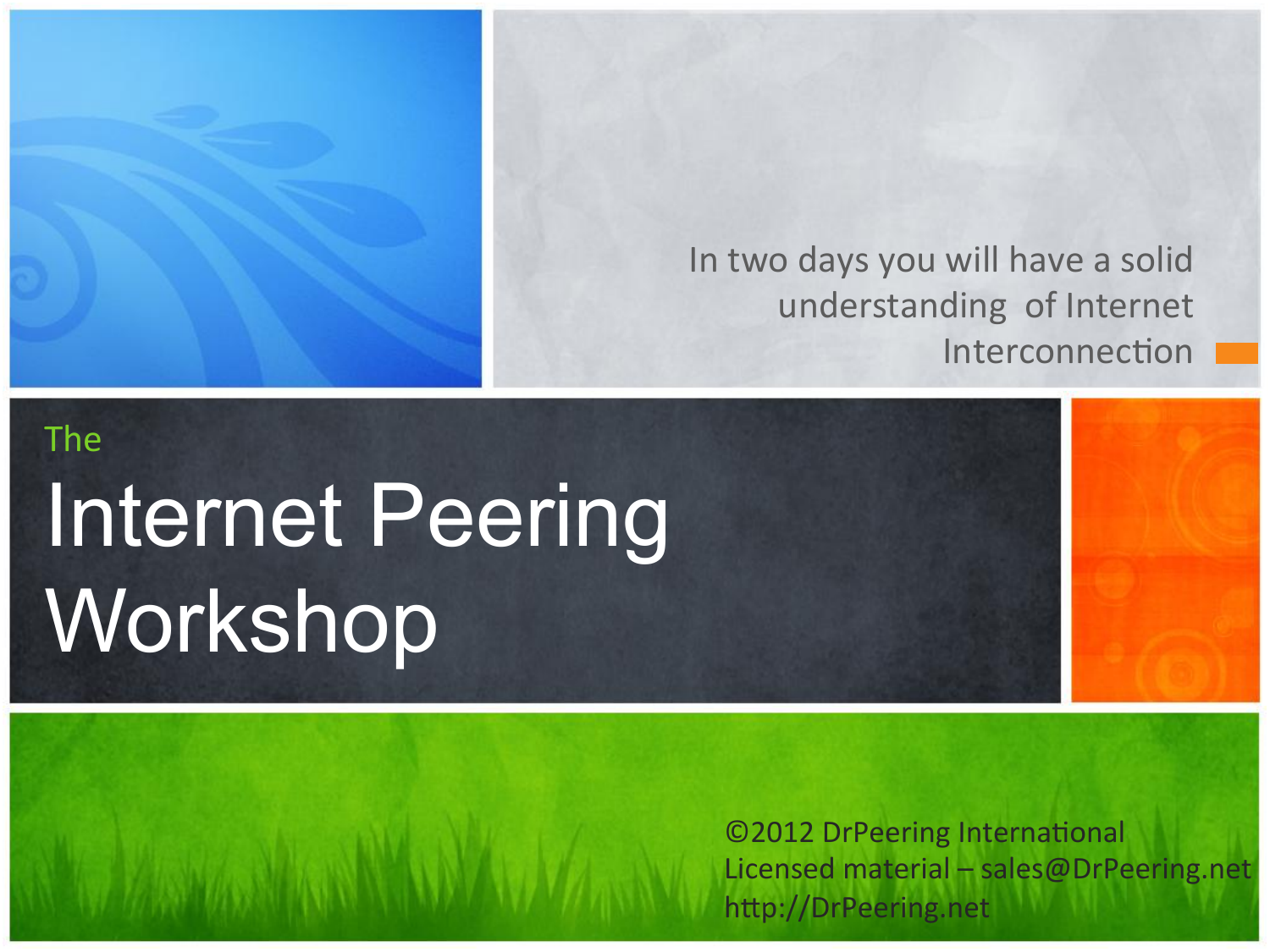- William B. Norton
- 1998-2008 (Former) Co-Founder & Chief Technical Liaison, Equinix Inc. (NSDQ: EQIX)
- Former North American Network Operator Group (NANOG) Chair (1994-1998)
- Peering Expertise  $-12$  years
	- "The Pied Pipe of Peering"
	- "The Digital Pimp"
- 2008-Present DrPeering, Executive Directon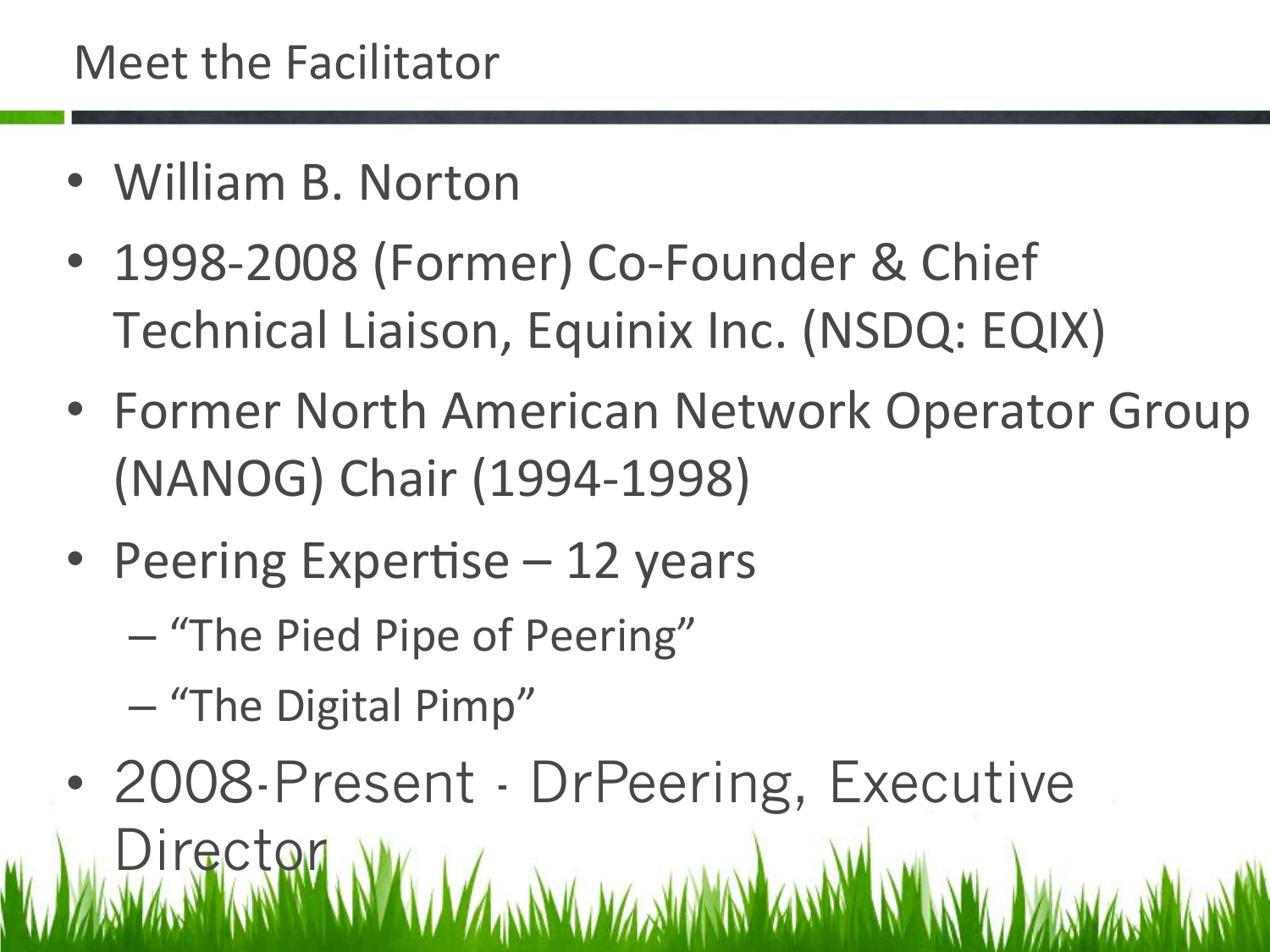#### The *Practice* of Internet Peering

#### http://TheCoreOfTheInter.net

#### wbn@DrPeering.net



#### Connecting to the Core of the Internet

From the Author of the Internet Peering White Papers William B. Norton 3rd Printing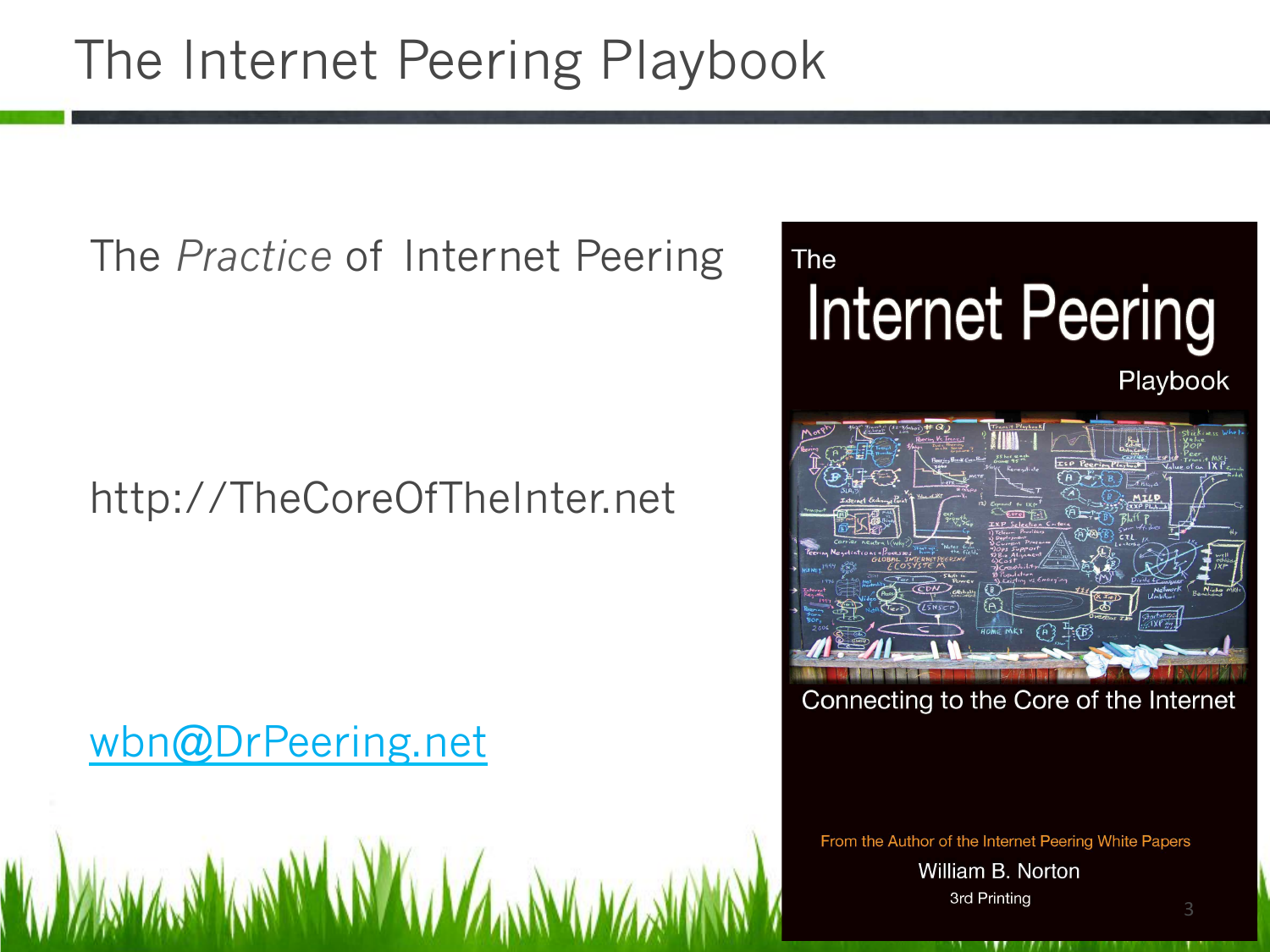### About the Internet Peering Workshop

- Based on a decade of field research
- $\bullet$  Intense two days  $-$  lots of info
- Learn and Apply method
	- Every module has "challenges"
	- Client Application
- Evolved over the years
- "I know I've said it a few times already, but your workshop is still being referred to as the benchmark of most useful 'technical' workshop ever." - Jaco Muller, MWEB

4 

Workshop : 75% me 25% team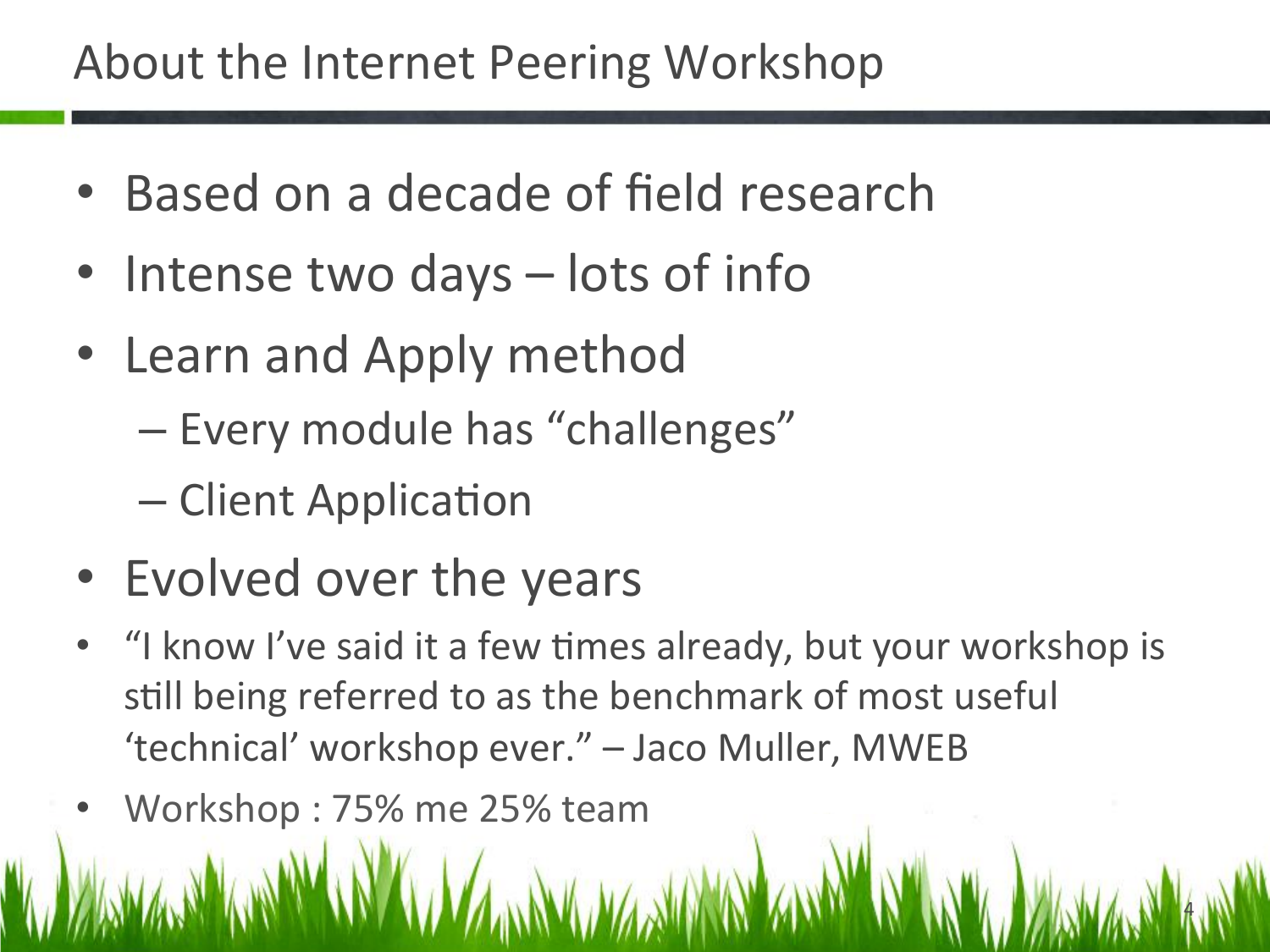- 1 Build Internal Peering Expertise
- 2 Create a Peering Strategy **Initial Peering Tactical Plan**
- 3 Document the Peering Strategy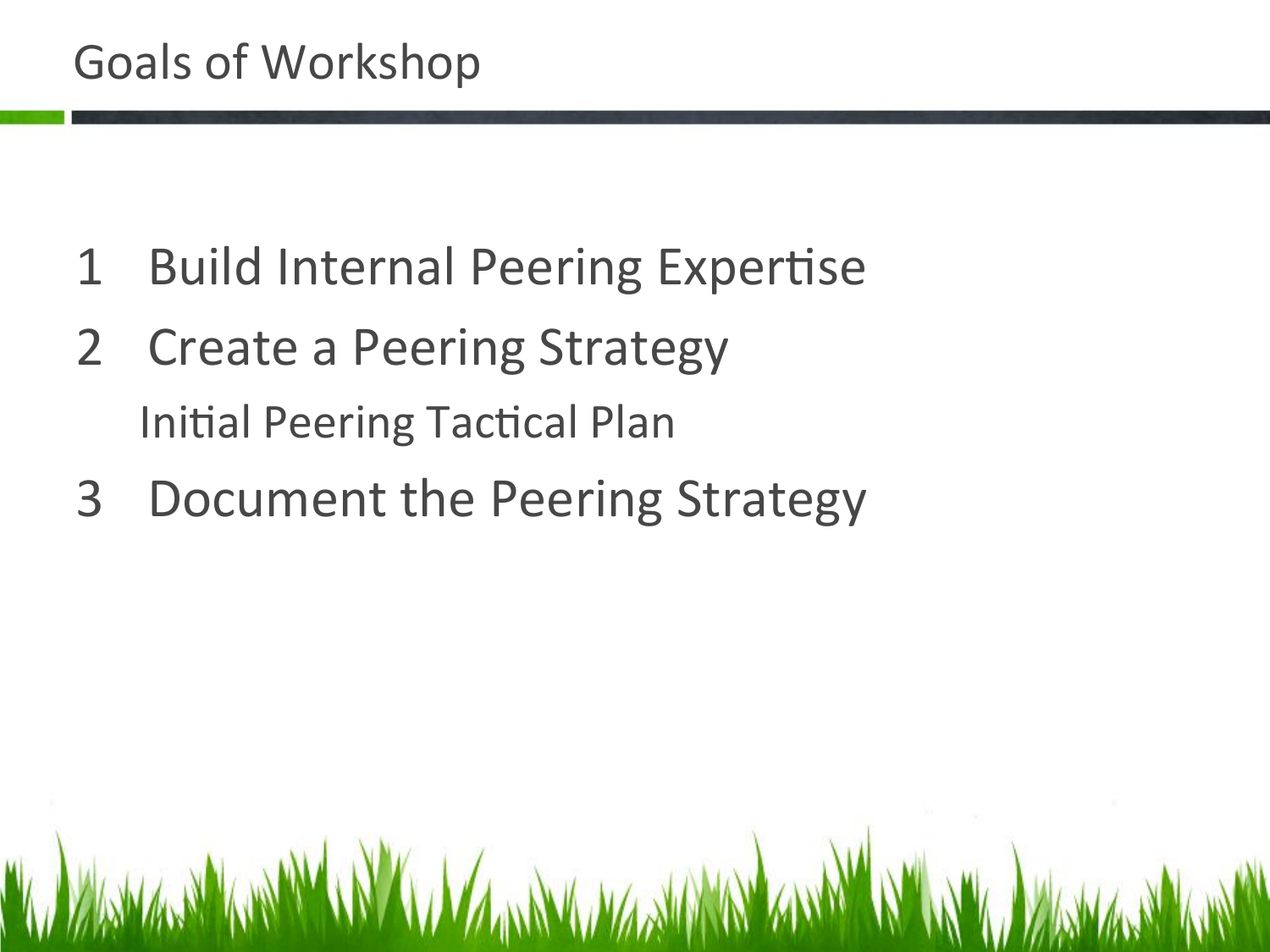## In 2 days you will all

- 1. have a working knowledge of how the Internet core is wired
- 2. understand the two forms of Internet interconnection: peering and transit
- 3. have applied the lexicon, understand the motivations and inclinations to peer or not to peer

6